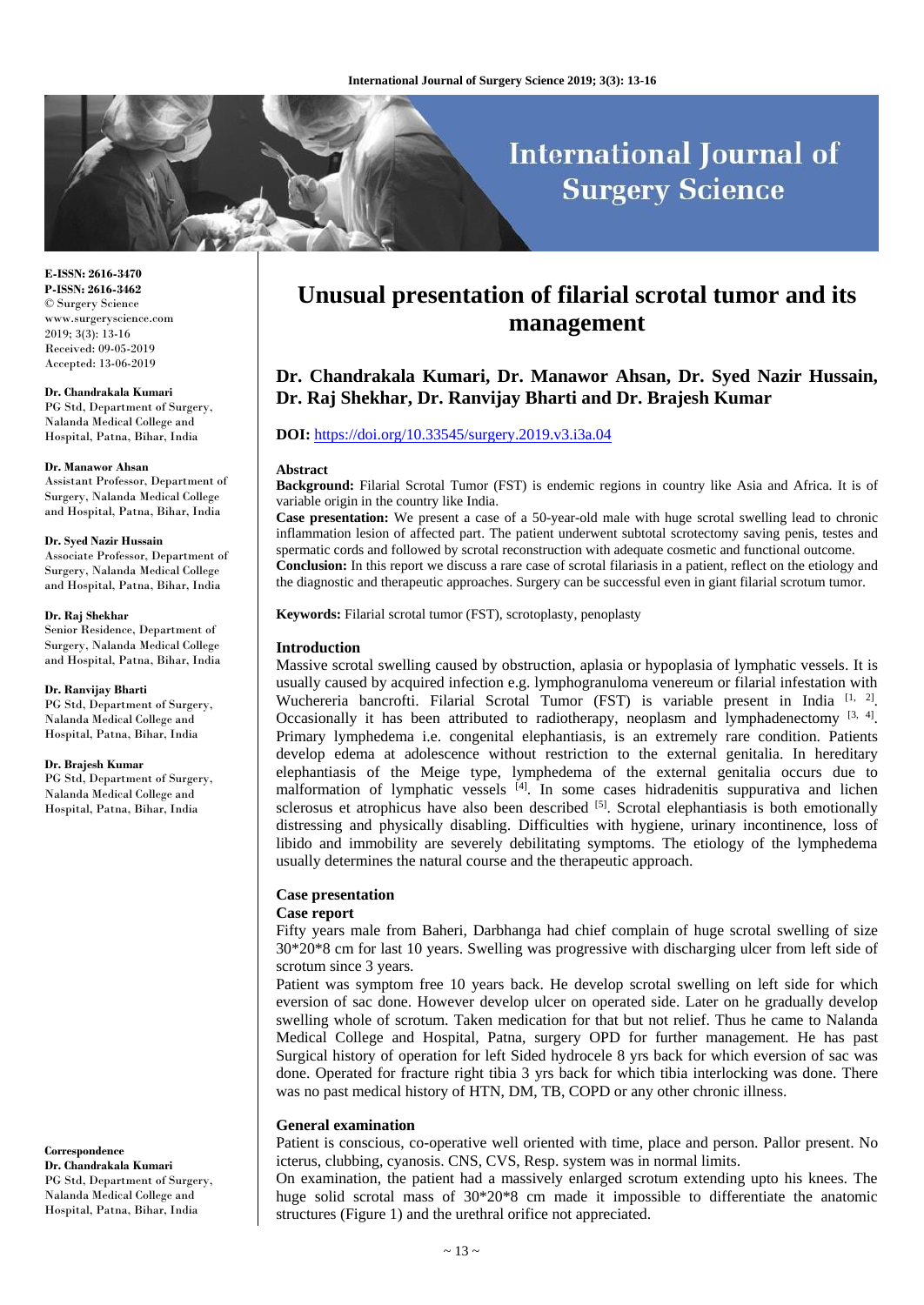The scrotal skin was thickened and edematous hiding the penis. Many superficial decubitus ulcers were found on left side of the scrotum. There was no accompanying swelling of the lower extremities.

## **Local examination**

**On standing position:** Large huge mass hanging from lower abdomen. There was discharging sinus, penis was invisible.

**On supine postion:** Large huge mass which obstruct both thigh to oppose each other. There was scarring, swellings, edema, erythema and ulcers.

### **On inspection**

Scrotal swelling very large. Skin dark & thicken. Discharge over ulcer was present on left side which was foul smelling and filled with slough. Multiple sebaceous/epidermal cyst present all over scrotum.

#### **On palpate**

Scrotum was thick, both testis and penis not palpable. Epididymis and spermatic cord not palpable. Swelling size 30\*20\*8 cm. Thick edematous skin. Ulcer 10\* 5 cm on left side with irregular margin. Discharge present, ulcer floor over filled with slough. Testis & b/l spermatic cords not be palpable due to thickend and edematous skin. but no abnormalities were shown

by ultrasonography. Penis was berried within scrotum. Meatal opening was not visible but patient passes urine normally. All investigation in the normal range except low hemoglobin level.

#### **No bruit on auscultation Management**

We decided to perform a subtotal scrotectomy with preservation of the penis and both testes and subsequent reconstruction of the scrotum. After complete evolution, PAC fitness and informed consent. Planed for operative management. Under spinal anesthesia re-evolution done. First of all urethra was identify and Foley catheterization done. (Figure 2) Through planned surgical approach dissection carried out. Both the testis and spermatic cords were preserved. (Figure 3) Preserving all the vital structures. Huge scrotal mass dissected out. And send for HPE. Then planned for reconstruct the whole genitalia. Primary closure of the wound was achieved. The excised scrotal tissue weighed 10.6 kg. (Figure 4) Grossly, the specimen shows multiple rebbery tan-white irregular tissue. Histopathological examination shows fibro collagenous tissue with moderate acute and chronic inflammation with calcification.

Skin graft taken from right side of thigh. (Figure 5) And grafted over bare over reconstructed penis and scrotum. Scrotoplasty with Penoplasty done. (Figure 6) Corrugated drain applied. Wound healing was achieved with acceptable cosmetic results. Now patient has normal physical, social, sexual life.



**Fig 1:** Huge scrotal swelling of size 30\*20\*8 cm



**Fig 2:** Urethra was identify and Foley catheterization done. **Fig 3:** Spermatic cord and epidydemis identify and preserved.



**Fig 4:** Huge scrotal mass dissected out weight 10.6 kg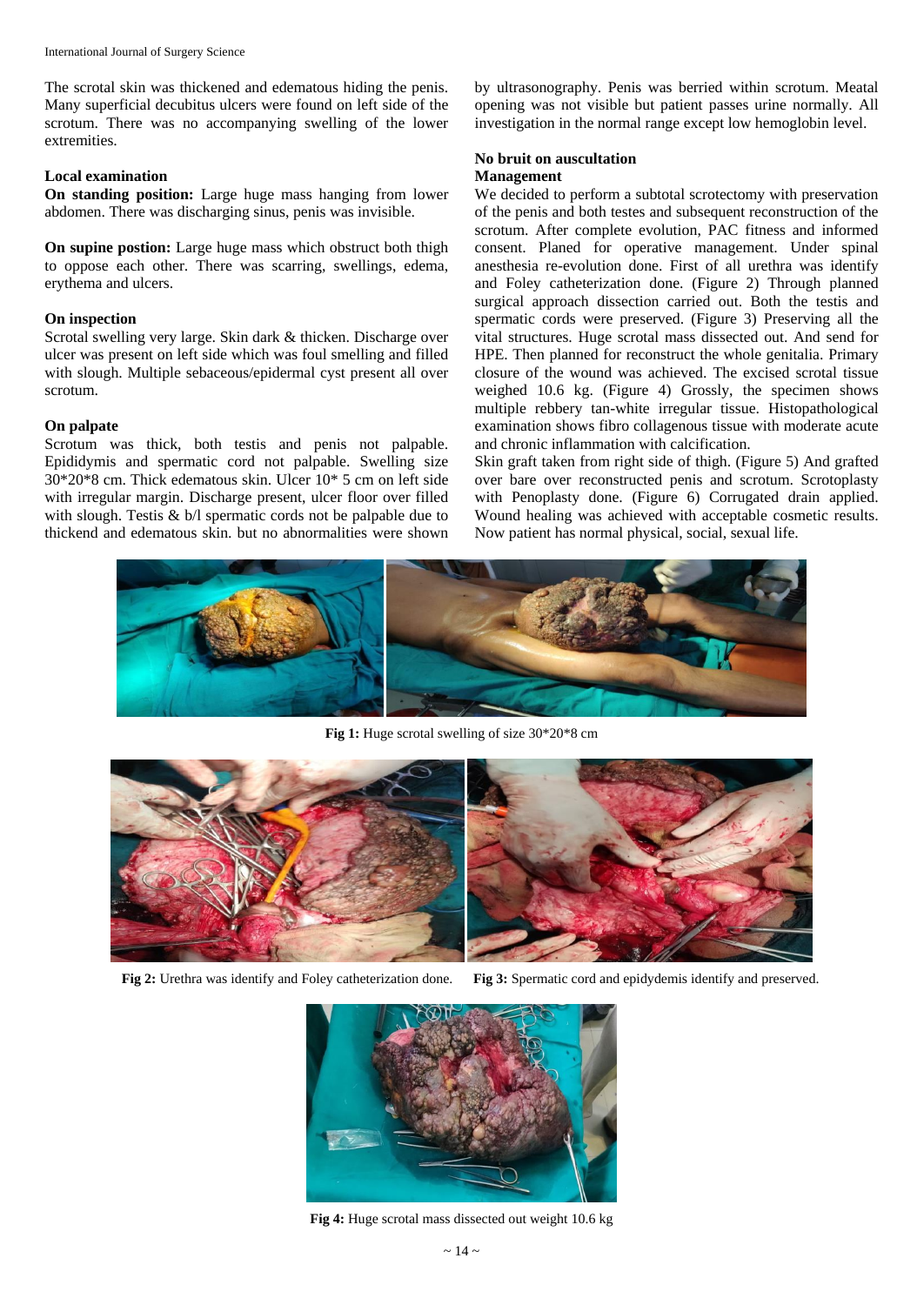

**Fig 5:** Skin graft taken from right side of thigh. and grafted over bare over reconstructed penis and scrotum



**Fig 6:** Scrotoplasty with penoplaty done

#### **Discussion**

Scrotal elephantiasis is endemic in region of Asia and Africa. It is commonly caused by Chlamydia trachomatis or Wuchereria bancrofti. McDougal presented an overview of etiologic factors of lymphedema of the external genitalia in 2003. Besides infections, neoplasms or chronic inflammation, scrotal lymphedema is rarely caused by congenital conditions, e.g. the rare Meige syndrome leading to malformation of lymphatic vessels of the external genitalia  $[3]$ . In this case extensive diagnostics indicated no other cause than chronic inflammation. Postoperatively, even after meticulous histopathologic and electron microscopic preparation of the tissue, no other etiologic evidence was found apart from nonspecific inflammatory lesions. Some cases of scrotal lymphedema warrant elimination of the cause of the disease e.g. by antibiotic therapy. Usually there is no permanent damage to the skin, lymphatic or subcutaneous tissue  $[1, 6, 7]$ . However, in a case of persistent scrotal lymphedema, irreversible damage of the involved tissue can occur with the danger of necrotizing fasciitis. In this case we finally operated for surgical intervention. In extensive disease, complete excision of all elephantoid tissue, preferably saving the penis, spermatic cord and testes, is appropriate  $[2, 8, 9]$ . In accordance with the desires of the patient we preserved the spermatic cords and both testes despite the extent of the disease. If available, scrotal flaps are most suitable for reconstruction of the scrotum. Medial thigh flaps was used in the absence of adjacent scrotal tissue. Mesh skin graft is widely accepted for

use in penile skin defects [10]. The patient gained considerably good quality of life. Now the patient had normal sexual life. This case shows that surgical therapy can provide good functional and cosmetic results even in massive filarial scrotal tumor (FST).

#### **Conclusion**

Scrotal filariasis is variable origin in country like India. In the case presented here extensive excision of elephantoid tissue saving penis, spermatic cord and testes was performed with adequate cosmetic and functional results.

#### **References**

- 1. Nelson RA, Alberts GL, King LE Jr. Penile and scrotal elephantiasis caused by indolent Chlamydia trachomatis infection. Urology. 2003; 61:224.
- 2. Kuepper D. Giant scrotal elephantiasis. Urology. 2005; 65:389.
- 3. Mc Dougal WS. Lymphedema of the external genitalia. J Urol. 2003; 170:711-716.
- 4. Tammer ME, Plogmeier K, Schneider W. Surgical therapy of scrotal edema in elephantiasis congenita hereditaria (Meige type). Urol A. 2002; 41:493-495.
- 5. Wille S, Niesel T, Breul J, Hartung R. Elephantiasis of the legs with lichen sclerosus et atrophicus of the penis and scrotum. J Urol. 1997; 157:2262.
- 6. Bernhard P, Magnussen P, Lemnge MM. A randomized,